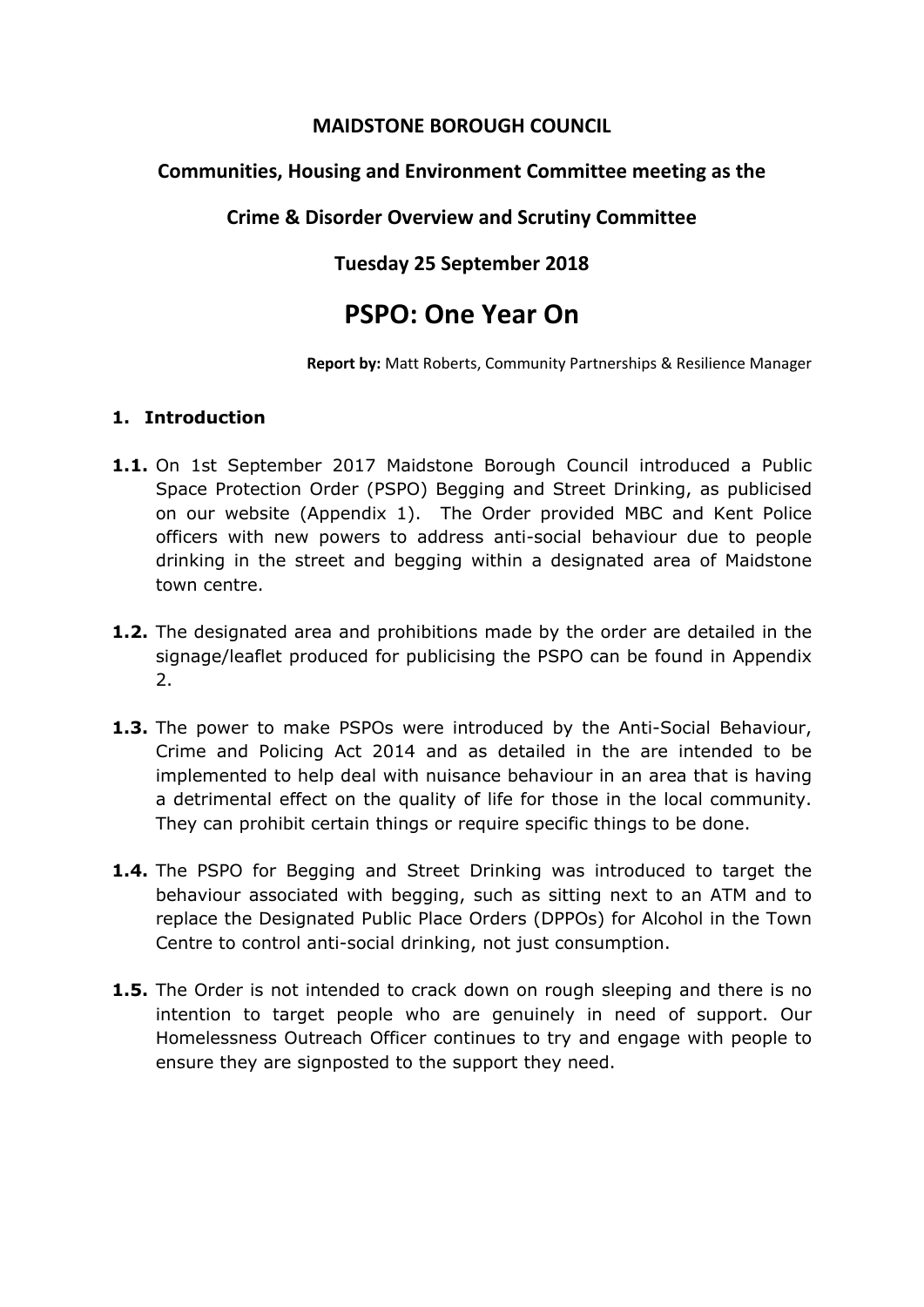- **1.6.** Although the PSPO came into effect on Friday 1st September; the council, with support from the Kent Police and other agencies, undertook a two week (11th – 24th September) 'Warn and Inform' exercise, handing out leaflets (appendix 2) and speaking to people about the Order and to make sure that the local community were aware of the implications of the PSPO and how it may affect them in the future should they not comply with the requirements of the Order before any fixed penalty notices are issued.
- **1.7.** Joint training and an officers handbook were delivered jointly to the Police Community Policing Team and our Community Protection team which outlined the scope of the order and the process that needed to be followed in order to provide advice and where necessary gather evidence sufficient to be able to obtain a successful prosecution against those persistently breaching the prohibitions in the order. With concerns over the victimisation of disadvantaged people, the training and processes included Guidance on engaging and supporting homeless individuals to ensure their welfare needs were met.
- **1.8.** Due to a delay in recruiting to vacancies in the Waste Crime Team, which were only resolved over the summer, the enforcement of the PSPO has largely sat with the Town Centre policing teams, including their PCSOs, who have worked with our Community Protection Team and Mid Kent Legal Services to report persons in breach of the prohibition. This included recommendations for either a summons to be issued or for an Fixed Penalty Notice to be issued based on the attending officers assessment.
- **1.9.** Since the PSPO's introduction there has been :
	- 32 breaches in total
	- 23 breaches for Begging and 9 for Antisocial Drinking
	- Figure 1 provides the monthly breakdown of when the offences were reported
	- 5 FPNs have been issued of which one was paid, one rescinded when the offender received a custodial sentence for a more serious offence and the remaining are still being considered for further action
	- 16 different offenders have been reported for offences
	- 20 of the breaches for begging related to 4 offenders only.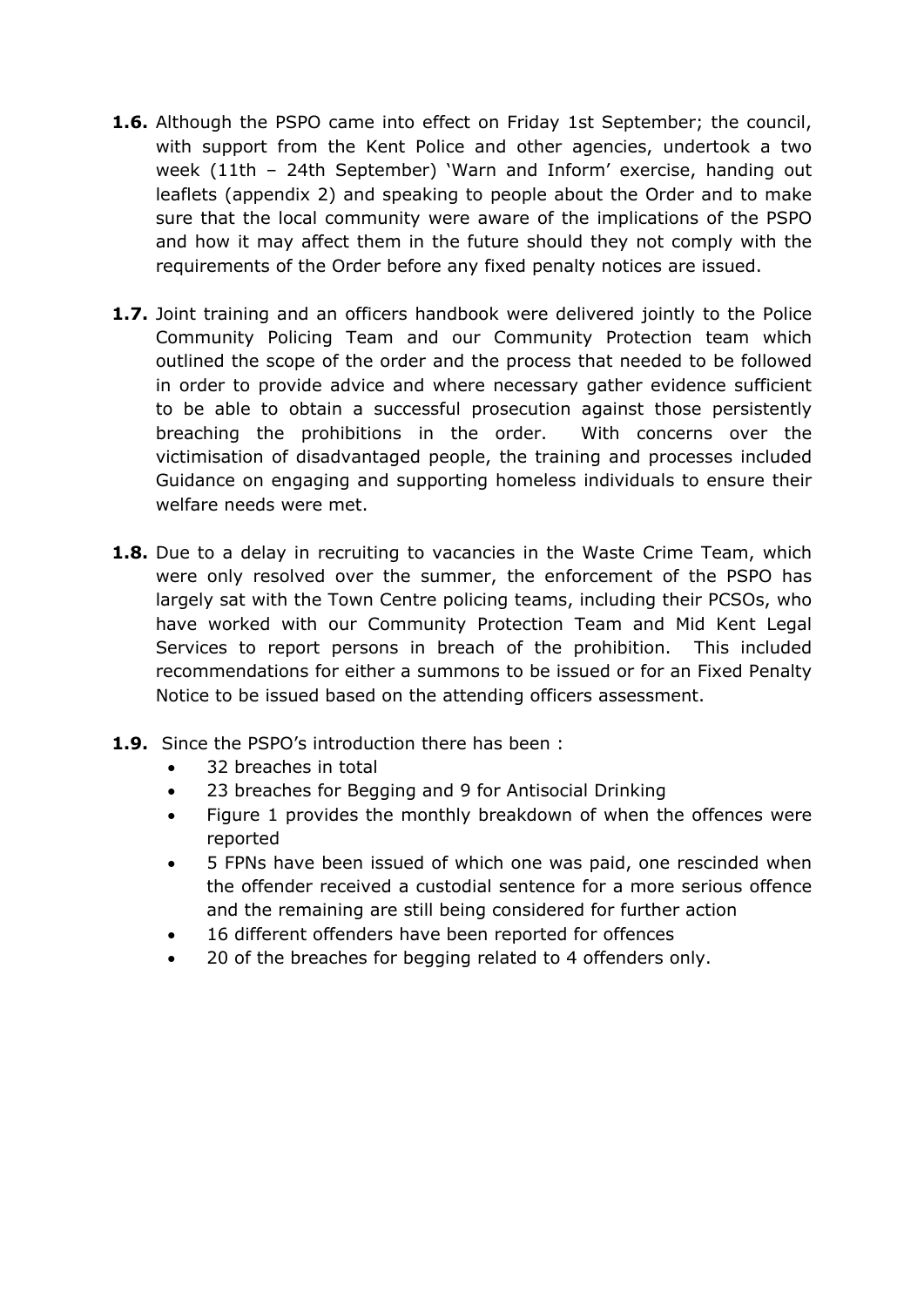**Fig 1. Breaches of PSPO by Month**



- **1.10.** The nature of the offences and the people involved has meant that it has sometimes been appropriate to withdraw cases because the public interest did not exist to pursue a prosecution. Where the evidence provided has supported further action the CPT have prepared case files for Mid Kent Legal Services. Summonses have been prepared for several of the offenders but only four have been successfully served. This is for a variety of reasons including one offender dying and the majority having relocated out of the borough.
- **1.11.** Four summonses were successfully served against three of the more prolific offenders and another offender who causes a range of ASB concerns in the Town:
	- One case was withdrawn as it was found to be no longer in the public interest as the offender was on remand for other offences on the date of their trial.
	- A conditional discharge was obtained for another offender who was able to provide evidence that they had obtained housing in a neighbouring authority and was taking positive steps to reform.
	- Two offenders have been prosecuted receiving £435 in fines and costs between them.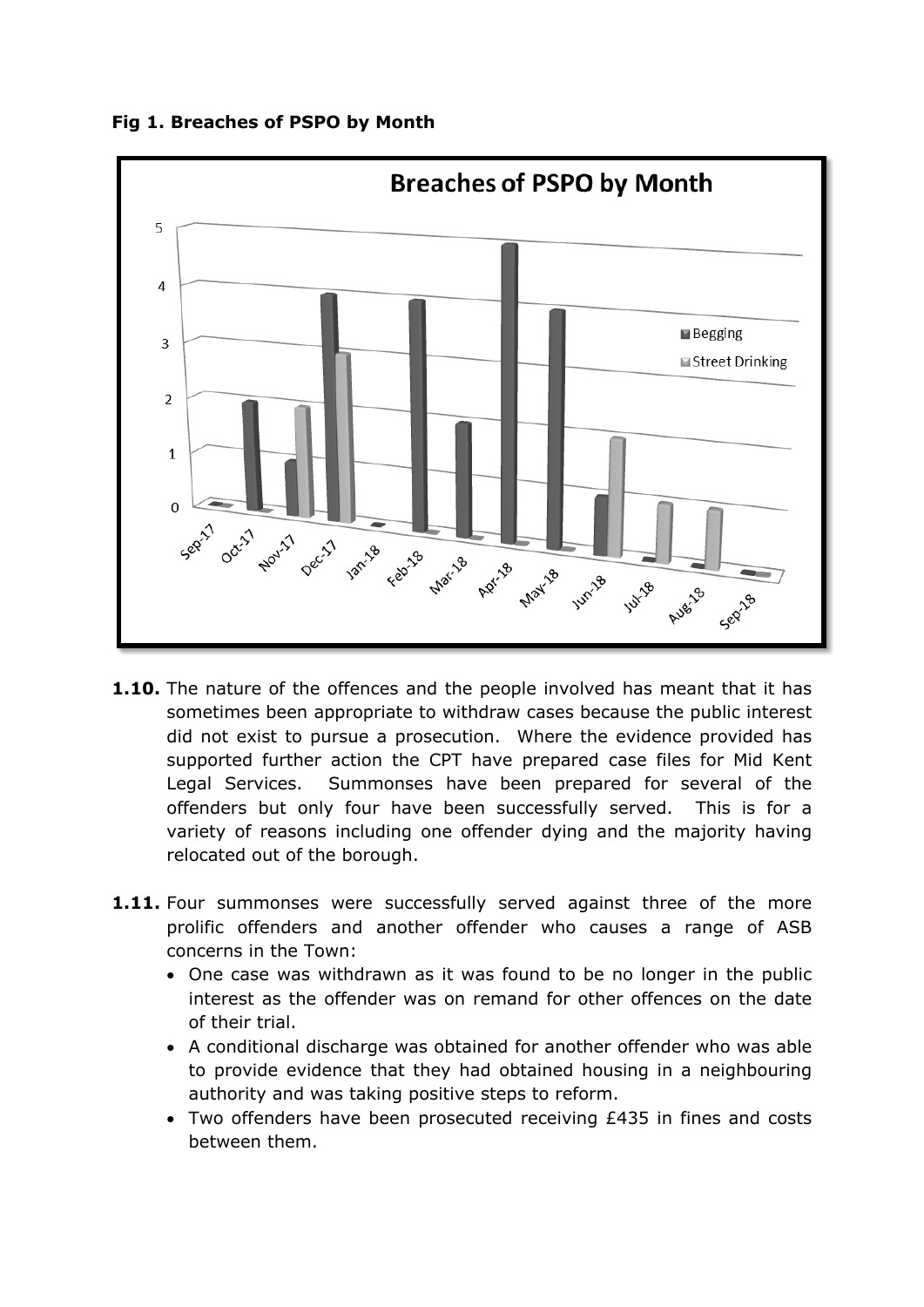## **2. Improving services delivery**

- **2.1.** A review of the delivery of the PSPO is currently being undertaken to establish some of the lessons learned from the first 12 months. This includes looking at the process and further training to help improve evidence gathering and decision making in regards to the offences.
- **2.2.** There have also been concerns raised about the resourcing provided by MBC in enforcing the PSPO and we are considering a number of options including multi-agency days of action and awareness raising, particularly around Brenchley Gardens, starting with a trial operation in the coming weeks.
- **2.3.** We also recognise that the anti-social drinking powers can be used more effectively, alongside other police powers and this will be of particular focus in the revised training package.

#### **3. KEY LINES OF ENQUIRY**

**3.1.** The Committee should consider the evidence submitted in the report and the key lines of enquiry should be focussed around the priorities outlined in the plan.

#### **4. RECOMMENDATION**

- **4.1.** That the content of the report is noted.
- **4.2.** That recommendations are made to the Safer Maidstone Partnership as appropriate.

#### **5. Impact on Corporate Objectives**

- **5.1.** The remit of the Safer Maidstone Partnership has relevance to many of the Council's Priorities, but relates specifically to the priority "Providing a Clean, Safe and Green Environment". The work of the Partnership relates most specifically to ensuring the safety of the community in Maidstone in relation to Crime and Disorder.
- **5.2.** There are no risks involved in considering the progress of the Safer Maidstone Partnership.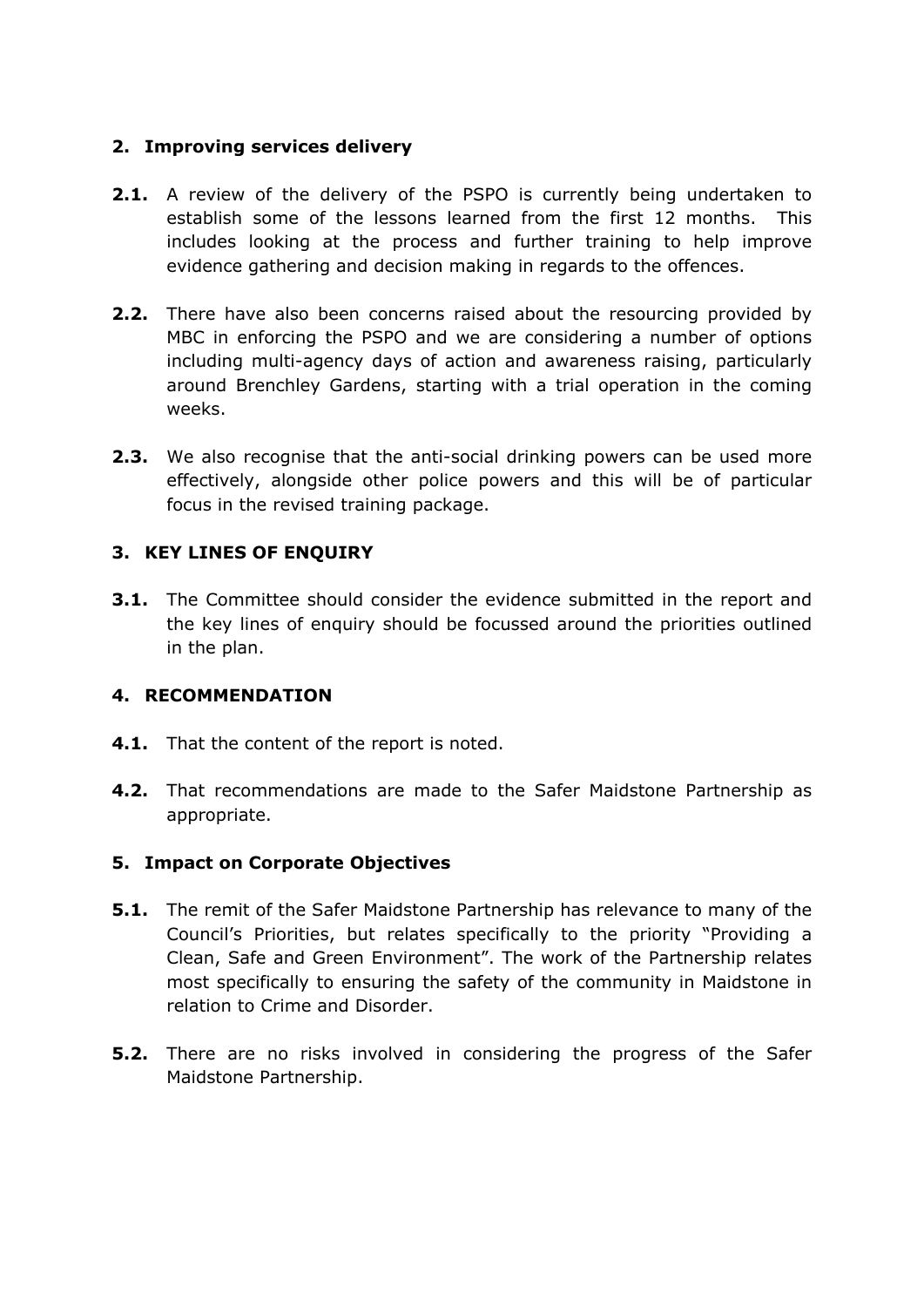## **6. Appendices**

**6.1.** The following appendices are included as part of this report:

**Appendix 1**: Sealed - Maidstone Public Spaces Protection Order (PSPO) - Begging and Street Drinking (Implementation Date 01.09.17)

**Appendix 2**: Leaflet/signage for the Town Centre PSPO.